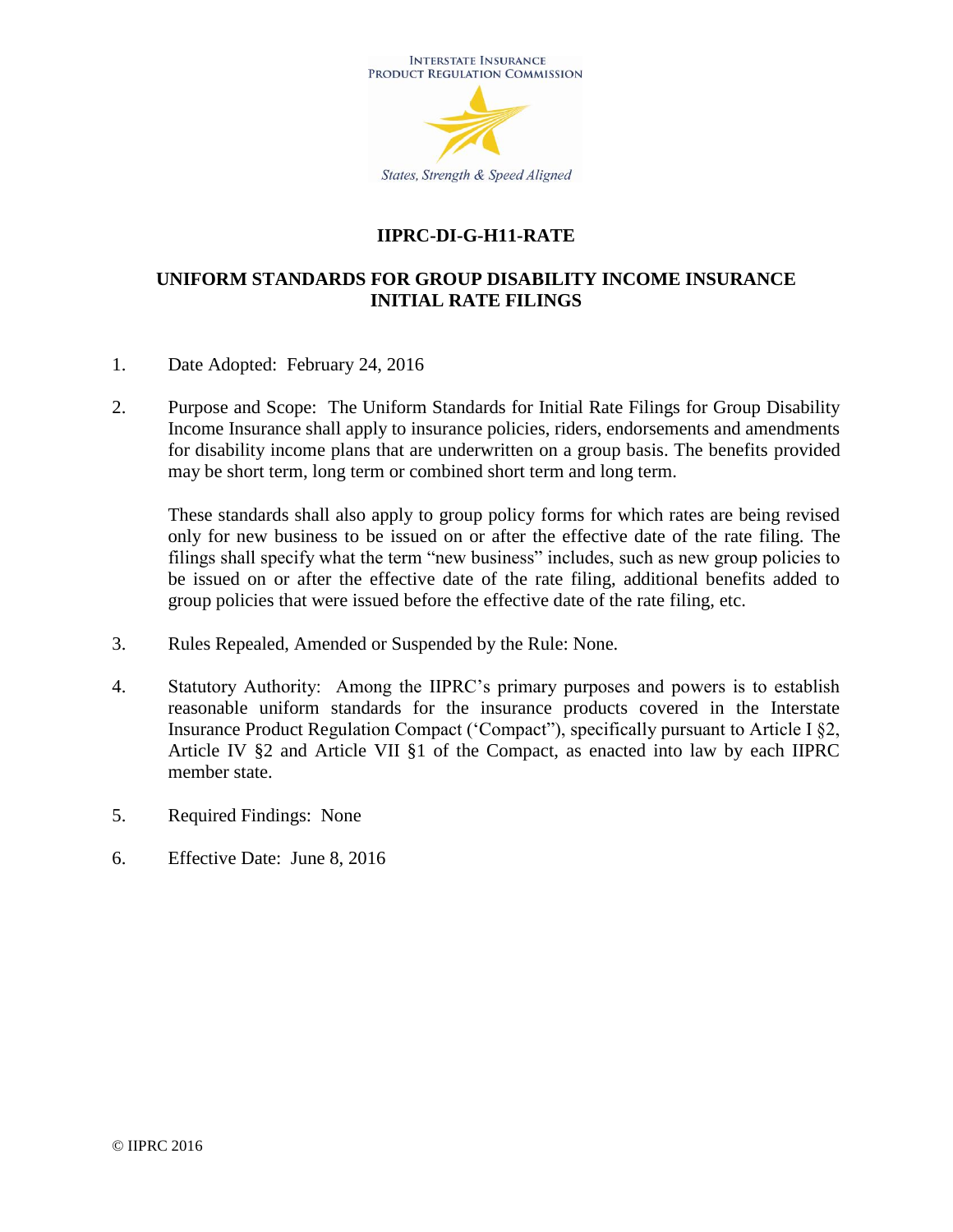# **Uniform Standards for Group Disability Income Insurance Initial Rate Filings**

|              | <b>Table of Contents</b>                    |   |  |  |
|--------------|---------------------------------------------|---|--|--|
|              | <b>Provision/Section</b>                    |   |  |  |
| <b>Scope</b> |                                             |   |  |  |
| §1.          | <b>Criteria for Review</b>                  | 1 |  |  |
|              | A. General                                  |   |  |  |
| §2.          | <b>Additional Submission Requirements</b>   | 2 |  |  |
|              | A. General                                  | 2 |  |  |
|              | <b>B.</b> Actuarial Submission Requirements | 2 |  |  |
|              |                                             |   |  |  |

| <b>Appendix A</b> |  |
|-------------------|--|
|-------------------|--|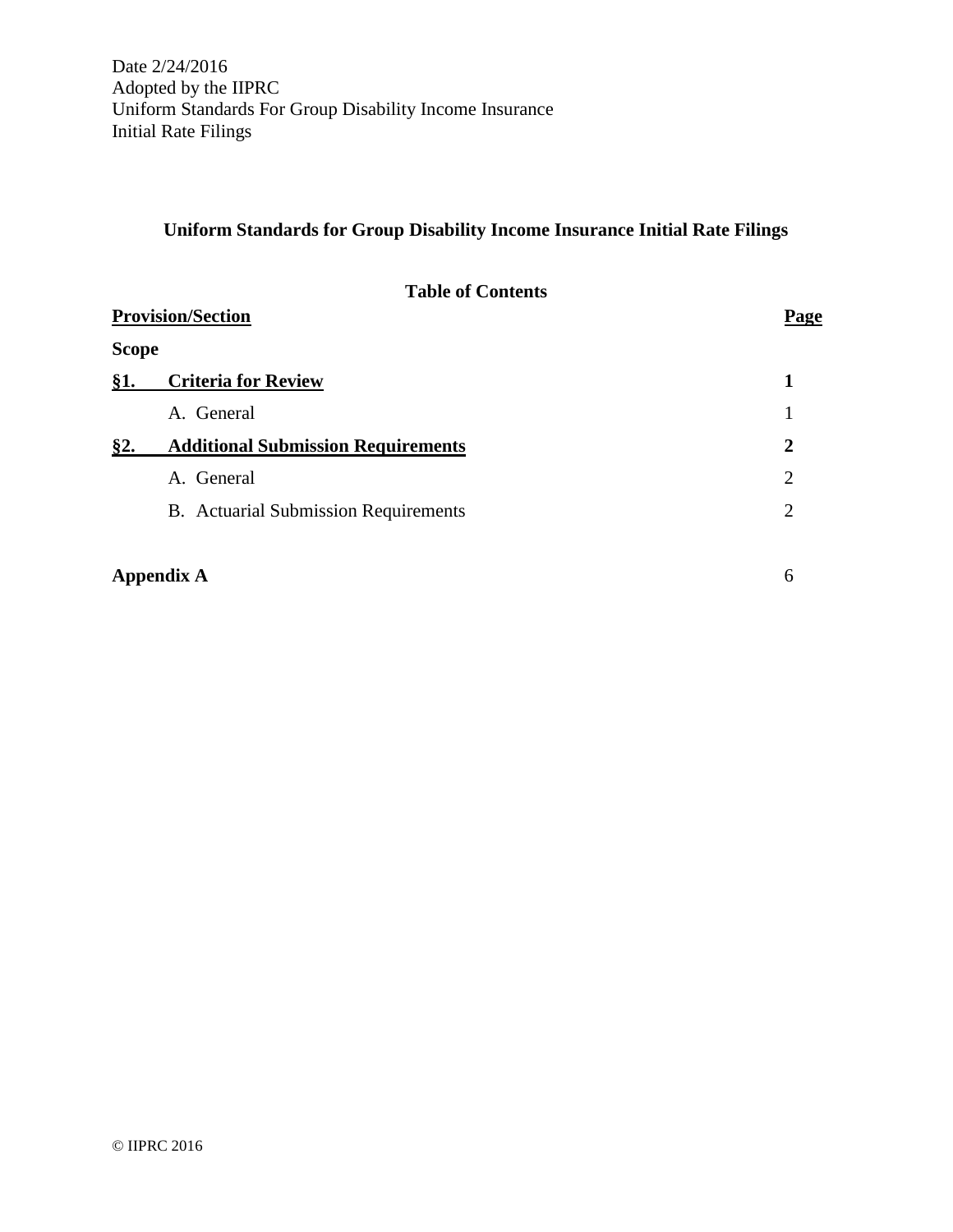#### **UNIFORM STANDARDS FOR GROUP DISABILITY INCOME INSURANCE INITIAL RATE FILINGS**

**Scope:** The Uniform Standards for Initial Rate Filings for Group Disability Income Insurance shall apply to insurance policies, riders, endorsements and amendments for disability income plans that are underwritten on a group basis. The benefits provided may be short term, long term or combined short term and long term.

These standards shall also apply to group policy forms for which rates are being revised only for new business to be issued on or after the effective date of the rate filing. The filings shall specify what the term "new business" includes, such as new group policies to be issued on or after the effective date of the rate filing, additional benefits added to group policies that were issued before the effective date of the rate filing, etc.

As used in these standards "disability income" means group coverage that provides periodic income if a *Covered Person* becomes *Disabled.*

Terms not defined in these standards that are capitalized and italicized have the meanings specified in the Group Disability Income Insurance Policy and Certificate Uniform Standards for Employer Groups.

Mix and Match: These standards are not available to be used in combination with State Product Components as described in Section 111(b) of the Operating Procedure for the Filing and Approval of Product Filings.

**Self-Certification:** These standards are not available to be filed using the Rule for the Self-Certification of Product Components Filed with the Interstate Insurance Product Regulation Commission.

**Drafting Note:** Any reference to "policy" in these standards shall not include an individual policy because these standards only apply to group forms.

#### **§ 1. CRITERIA FOR REVIEW**

#### **A. GENERAL**

The Interstate Insurance Product Regulation Commission will review group disability income initial rate filings and may disapprove any initial rate filing for any of the following reasons:

(1) The *Premiums* charged are unreasonable in relation to the benefits provided, or are excessive, inadequate, or unfairly discriminatory;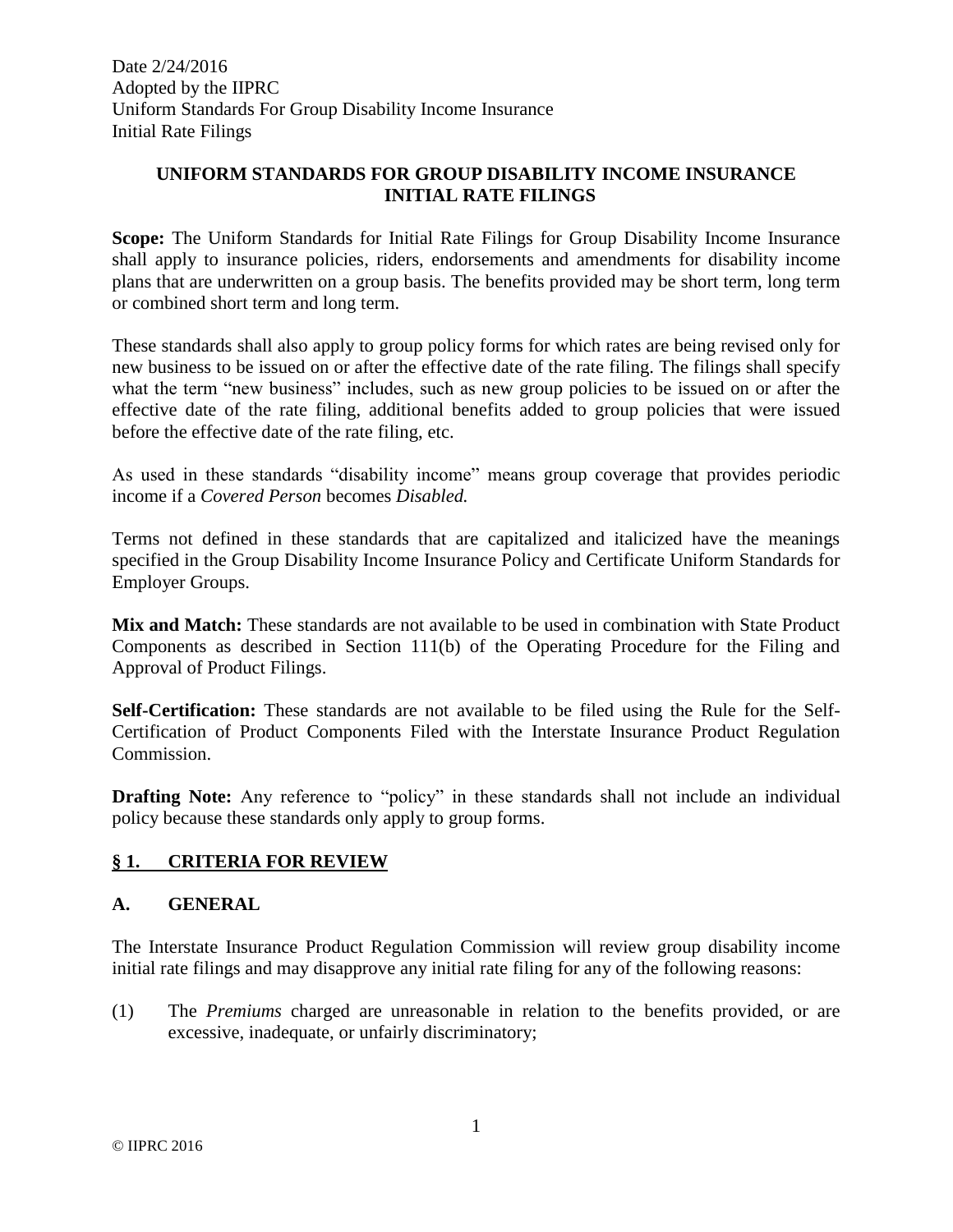- (2) The provisions permit the insurance company to vary *Premiums* for *Covered Persons*, and the variances are not based upon sound underwriting and sound actuarial principles reasonably related to actual or reasonably anticipated loss experience or expenses;
- (3) The *Premiums* unfairly discriminate between *Covered Persons* of the same actuarial risk class, or between risks of essentially the same degree of hazard;
- (4) The *Premiums* discriminate on the basis of race, color, creed, national origin, or sexual orientation;
- (5) The *Premiums* unfairly discriminate on the basis of marital status or civil union status in states where civil union relationships are recognized; however, this does not prohibit actuarially justified spousal, couple, partner, or civil union discounts; or
- (6) The rate filing fails to comply with the standards.

## **§ 2. ADDITIONAL SUBMISSION REQUIREMENTS**

#### **A. GENERAL**

The following additional submission requirement applies to initial rate filings for group disability income insurance:

(1) If the initial rate filing is being submitted on behalf of an insurance company, include a letter or other document authorizing the firm to file on behalf of the insurance company.

#### **B. ACTUARIAL SUBMISSION REQUIREMENTS**

- (1) An actuarial memorandum prepared, dated, and signed by a member of the American Academy of Actuaries shall be included and shall address and support each applicable item required as part of the actuarial certification, and shall provide at least the following information:
	- (a) A general description of the benefits provided and any limitations or exclusions under the policy and certificate forms, including, but not limited to, *Premium* payment period, coverage period, benefit period, *Premium* structure (issue age, attained age, attained age banded, etc.), and available issue ages.
	- (b) A description of the market and marketing methods for the policy form;
	- (c) A description of the renewability provision under the policy including a statement as to whether the policy is *Noncancellable*, *Guaranteed Renewable*, *Optionally Renewable* or *Conditionally Renewable*.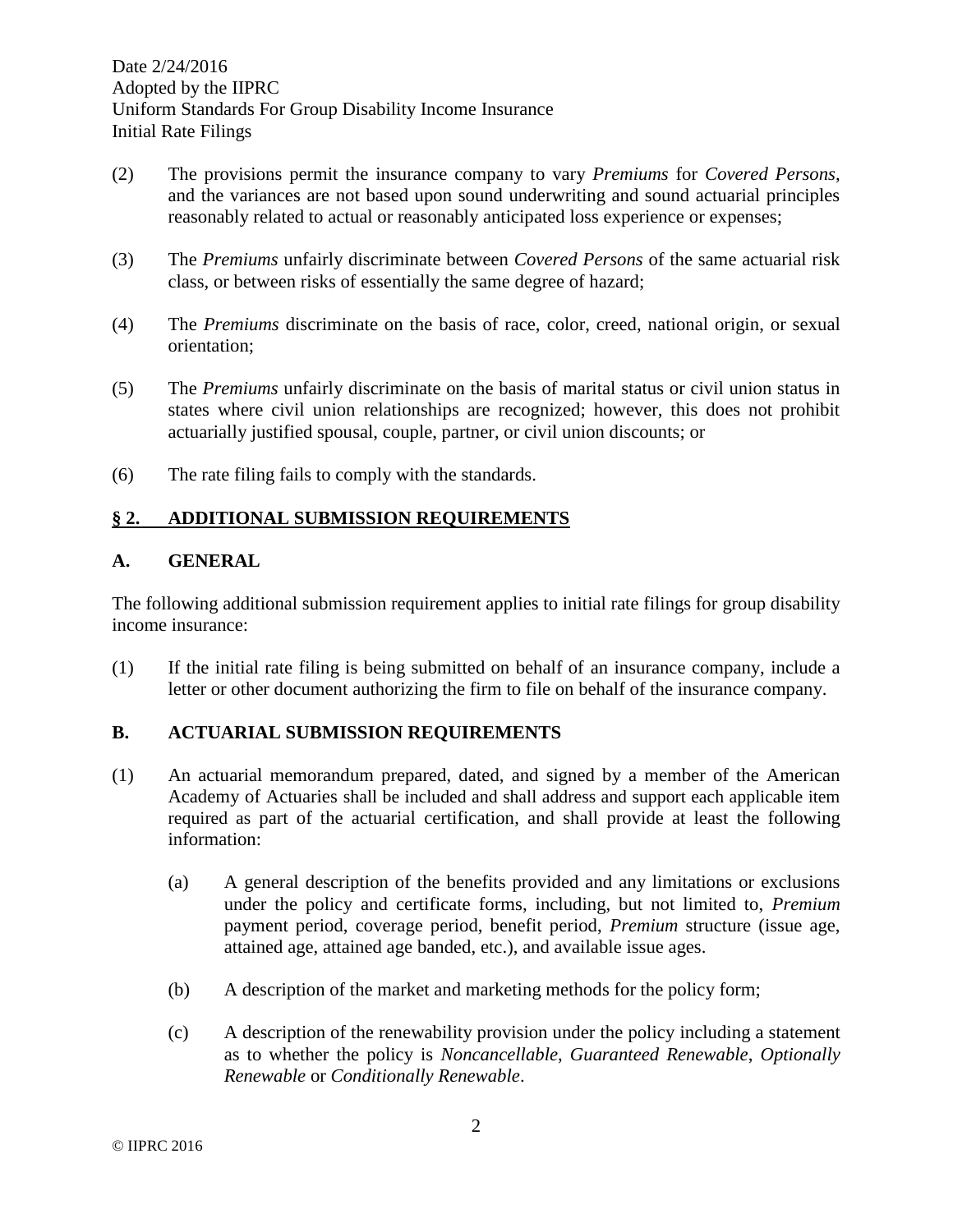- (d) A complete set of *Premium* rates applicable under the policy form for each marketing methodology and the adjustment factors.
- (e) A brief description of how rates were determined for each marketing methodology;
- (f) A complete description and source of each assumption used in pricing;

**Drafting Note:** Certain actuarial requirements may or may not apply depending upon the nature of the rating characteristics including types of *Premium* structure (e.g., issue age or attained age) and type of renewability (e.g., *Optionally Renewable* or *Guaranteed Renewable*) and the documented assumptions and pricing approach are expected to vary based on the description of the *Premium* structure and guarantee period. To the extent that certain items listed in these standards are not applicable, indication to that effect is acceptable. Actuarial Standard of Practice (ASOP) 8 *Regulatory Filings for Health Benefits, Accident and Health Insurance and Entities Providing Health Benefits* provides guidance concerning the key pricing assumptions, underlying actuarial judgments and the manner in which the premium rates are to be tested against regulatory benchmarks as outlined in the Criteria for Review.

- (g) A description of and supporting documentation for the determination of the Minimum Loss Ratio (MLR) applicable to the policy form based on the average annual *Premium* per *Covered Person* under the policy. The MLR shall be determined as follows:
	- (i) The Initial MLR shall be based on the guidelines below using the Renewal Provision for the policy:

| <b>Renewal Provision</b>       | Initial MLR % |
|--------------------------------|---------------|
| <b>Conditionally Renewable</b> | 55            |
| Guaranteed Renewable           | 55            |
| <b>Optionally Renewable</b>    | 55            |
| Noncancellable                 | 50            |

(ii) Adjustments to Initial MLR to determine MLR. The adjustment below should be made only if the expected average annual *Premium* per *Covered Person* for the policy form, considering the distribution of business assumptions in  $\S 2B(1)(e)(vi)$  above, is less than \$2,500:

The initial MLR shown in the table above shall be adjusted according to the formula below, where:

 $MLR = (Initial MLR)* (A-25*I)/A$  and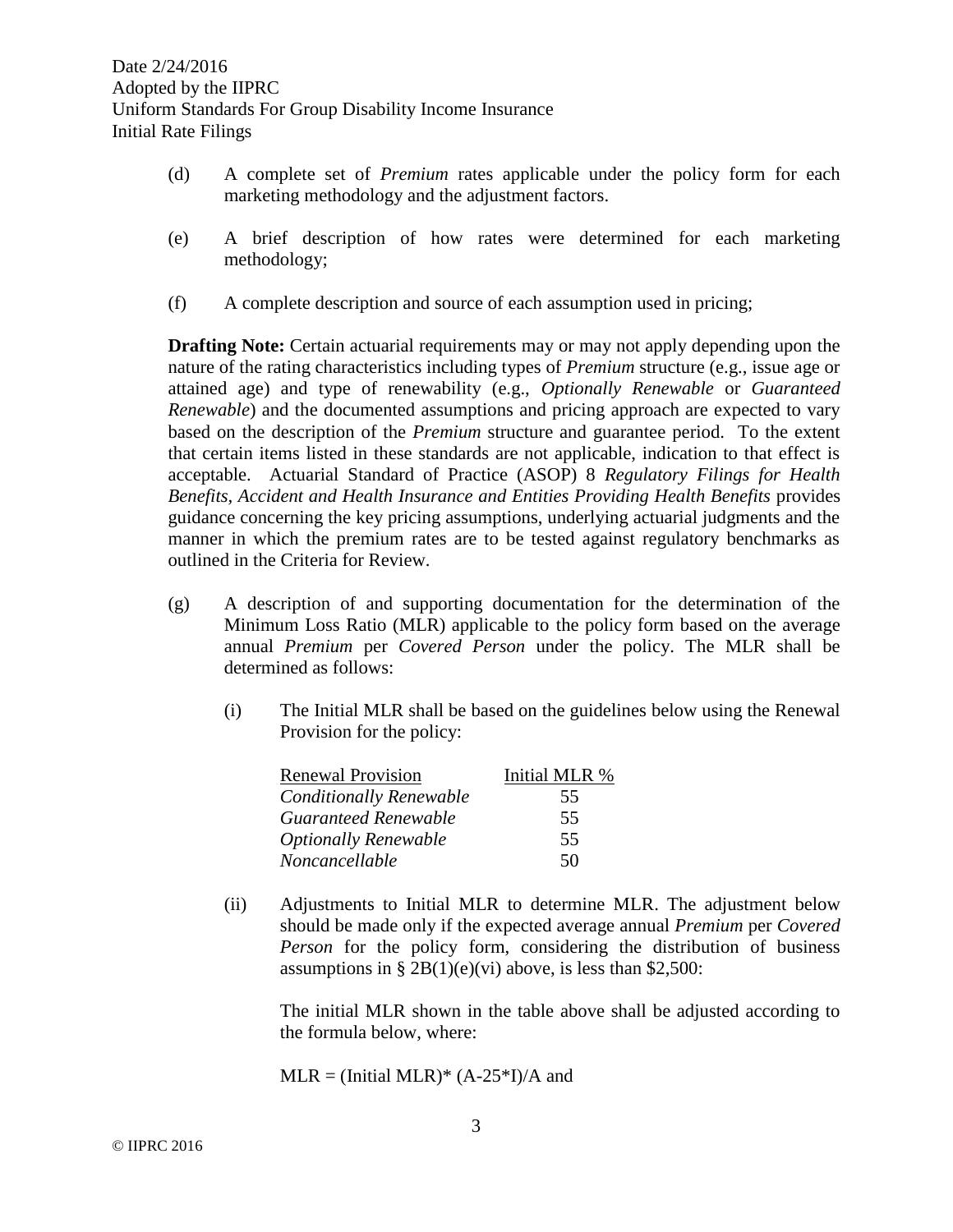$I = [CPI-U, Year (N-1)] / 103.9$  where

(I) The value for A is the average annual policy *Premium*.

The average annual policy *Premium* shall be estimated by the insurer based on an anticipated distribution of business by all significant criteria having a price difference, such as age, gender, amount, etc., except assuming an annual mode for all policies;

Documentation of the estimation shall be included.

(II) (N-1) is the calendar year immediately preceding the calendar year (N) in which the rate filing is submitted to the Interstate Insurance Product Regulation Commission; and

(III) CPI-U [1982-84=100] is the consumer price index for all urban consumers, for all items, and for all regions of the U.S. combined, as determined by the U.S. Department of Labor, Bureau of Labor Statistics. The CPI-U [1982-84=100] for any year is the value as of September;

- (iii) Limitation on Adjustments to Initial MLR. In no event shall the adjustment to the initial MLR be more than 5%; and
- (iv) The discount rate and the average annual *Premium* per *Covered Person* under the policy, average annual policy *Premium* (A), and MLR shall be shown as part of the information in Appendix A attached to these standards.
- (h) Documentation of the Anticipated Loss Ratio (ALR) applicable to the policy form for each marketing methodology and a description of the ALR methodology used in its determination. The ALR is the ratio of the present value of the expected benefits to the present value of the expected *Premiums* over the entire period for which rates are computed to provide coverage. Interest shall be used in the calculation of this loss ratio. Active life reserves should not be considered in the ALR calculations. The assumptions used in developing the ALR should be consistent with those used in the pricing process as provided in § 2 B(1)(e)(iv);

(i) Durational loss ratio table. The projected year-by-year *Premium* and claims experience used in determining the ALR or ALRs applicable to the policy form, together with each year's anticipated loss ratio based on that experience, shall be shown for a period sufficient to estimate anticipated lifetime loss ratio, but in no instance less than 3 years. The durational loss ratio information shall be presented in the format shown in Appendix A attached to these standards; and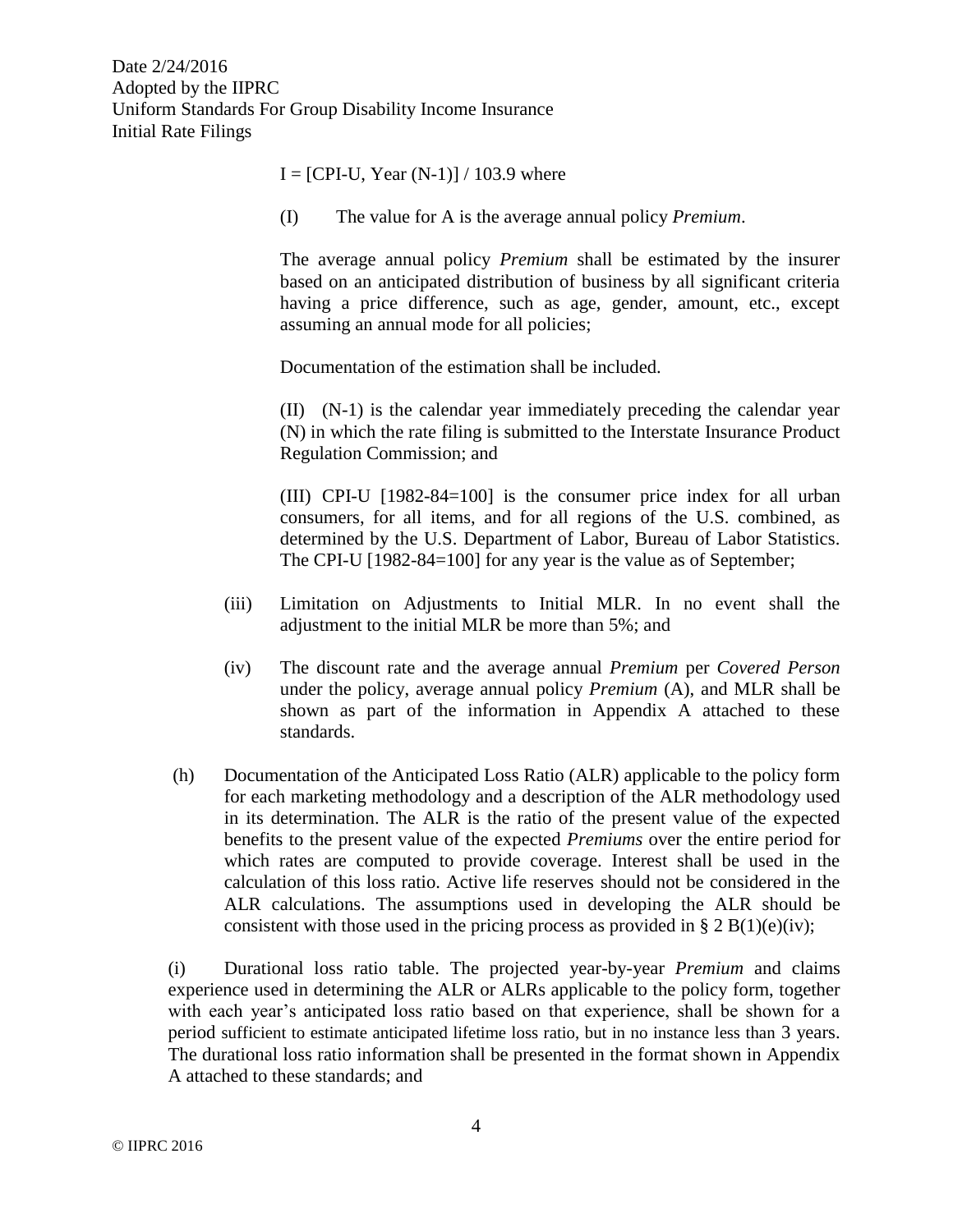**Drafting Note:** Depending upon the nature of the rating characteristics including types of *Premium* structure (e.g., issue age or attained age) and type of renewability (e.g., *Optionally Renewable* or *Guaranteed Renewable*) the Durational Loss ratio table is expected to be modified. For example, for *Optionally Renewable* or *Conditionally Renewable* and/or attained age rated products, it may be appropriate to either assume 100% termination or 100% renewal at the end of the first projection year and limit the projection to 3 years. Such modifications should be clearly documented, with a rationale provided.

- (j) An explanation of the review performed by the actuary prior to making the statements in  $\S 2B(3)(d)$  and (e).
- (2) The document containing the *Premium* rate schedules shall contain a statement that the *Premium* rate schedules are those to which the information in the actuarial memorandum applies.
- (3) An actuarial certification prepared, dated, and signed by a member of the American Academy of Actuaries who provides the information shall be included and shall provide at least the following information:
	- (a) To the best of the actuary's knowledge and judgment, the rate filing is in compliance with all applicable Interstate Insurance Product Regulation Commission standards;
	- (b) The *Premiums* charged are reasonable in relation to the benefits provided;

**Drafting Note:** *Premiums* charged will be assumed to be reasonable in relation to the benefits provided if the ALR for the product, determined in accordance with  $\S 2B(1)(h)$ , is not less than the MLR for the product, determined in accordance with  $\S 2B(1)(g)$  and when added to the overall expenses plus contingency and risk margin percentage does not exceed 100%.

- (c) The rate filing complies with all applicable Actuarial Standards of Practice;
- (d) The policy design and coverage provided have been reviewed and taken into consideration; and
- (e) The underwriting and claims adjudication processes have been reviewed and taken into consideration.
- (4) If the actuary is unable to provide the actuarial certification indicated in (3) without qualification, include a detailed explanation.